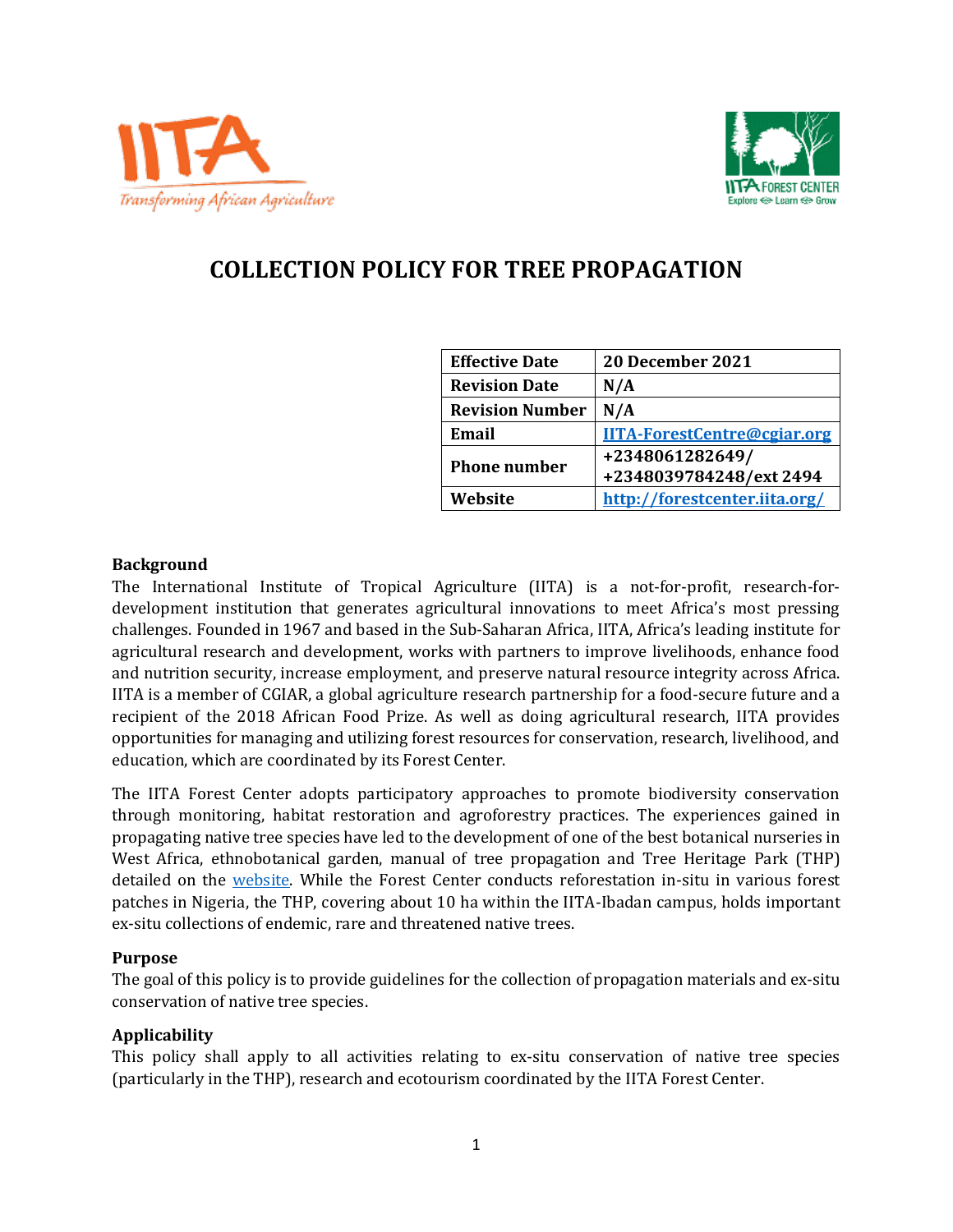# **Primary collections**

- 1. Native tree species classified as threatened on the IUCN Red List.
- 2. Endemic (site or regionally) native tree species.

# **General collections**

- 1. Native non-woody plant species classified as threatened on the IUCN Red List.
- 2. Woody and non-woody tree species suspected to be seriously declining locally/regionally but not classified by the IUCN.
- 3. Endemic non-woody plant species.
- 4. Culturally important and biodiversity-rich native plant species used for ceremonial planting.
- 5. Native ornamental plants (e.g. herbs, shrubs, climbers and orchids).

# **Criteria for accession**

- 1. Assessment of at least threatened and endemic native woody and non-woody plant species.
- 2. Collections of propagation materials in different provenances to enhance genetic diversity.
- 3. Collection of only 5% of seeds from each mother tree to reduce impacts on natural regeneration.
- 4. Trials of collected propagation materials to determine the best techniques for propagation.

#### **Records**

- 1. Data on taxonomy, collection/accession site, accession date and name of collectors in accessible and verifiable format.
- 2. Propagation protocol detailing collection and propagation procedures for each primary and important general collection.
- 3. Flowering and fruiting phenology prioritized for record and research purposes.
- 4. Assessment of associated biodiversity for record and research purposes.
- 5. Management and silvicultural practices, capacity building, fund-raising and research activities.
- 6. Seed storage facilities and records, ex-situ conservation in other patches using genetic resources from the THP and future reintroduction programs in sites of origin (e.g. collection sites).
- 7. Photographic evidence curated in accessible formats and available for research and promotional purposes.
- 8. Ecotourism potentials and visiting rate.

# **Collection Management**

- 1. Assessment of funding opportunities through grant application and other fundraising initiatives. This will be useful for managing the THP and its staff, interns and volunteers.
- 2. Granting approval for requested research activities. Findings/reports from such research activities must be submitted to the Forest Center for record keeping and knowledge advancement.
- 3. Collection of propagation materials, plants or animals in the THP without written approval from the Head of the Forest Center is prohibited.
- 4. Removal of dangerously leaning/falling and/or diseased trees in the THP should be conducted under the supervision of the Forest Center.
- 5. Carrying out of other silvicultural operations and maintenance (e.g. forest trails and labels) appropriately.